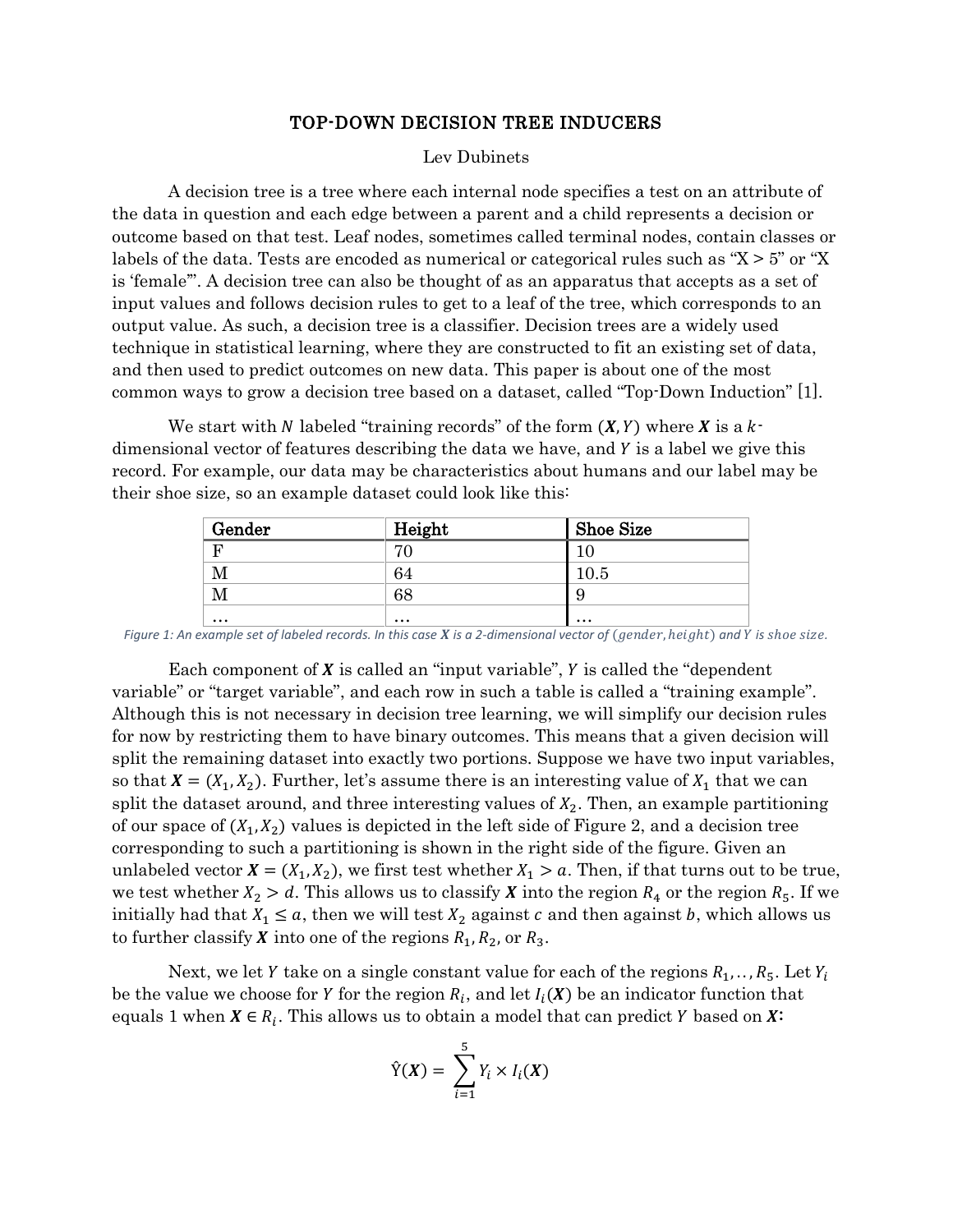Obtaining such a model is the ultimate goal of training a decision tree. This particular model is represented in Figure 2 as a partition of 2D space and as a decision tree.



*Figure 2: On the left is a partition of a 2D space into five regions, on the right is a decision tree capable of classifying a point into one of the five regions.*

We can also interpret this decision tree as being represented by a set of lines in the 2D plane, namely the lines drawn in the left side of Figure 2. In the higher-dimensional case, when there are more than two input variables, a decision tree would correspond to a set of hyperplanes that divide the space [4]. In the case that an input variable is categorical rather than continuous, we can assign each category (such as "male" or "female") a unique discrete value and then split between those unique values. Each resulting region corresponds to an output of the classifier. In practice, the result of the classification is usually output alongside a vector of probabilities indicating the likelihood of the target variable having each of the possible classification values.

The most basic process of training a decision tree on a dataset involves these three elements: the selection of attribute splits in the tree, the decision of when to stop splitting a node and mark it terminal, and the assignment of a label to each terminal node. Some algorithms add a fourth element, called pruning. There are many different ways of implementing splitting criteria, stopping criteria, and pruning methods. Splitting criteria are algorithmic rules that decide which input variable to split the dataset around next. In the preceding example, we could have chosen to test  $X_2 > d$  at the root instead of testing  $X_1 > a$ . However, this may have resulted in a more complicated decision tree. Stopping criteria are rules that determine when to stop splitting the dataset and instead output a classification. Stopping criteria are actually optional, but in their absence a trained tree would have a separate region for each training record. As this is undesirable, stopping criteria are used as a method of deciding when to stop growing the tree. Lastly, pruning methods are ways to reduce the size and complexity of an already trained tree by combining or removing rules that do not significantly increase classification accuracy. All three of these things directly affect the complexity of a tree, which can be measured according to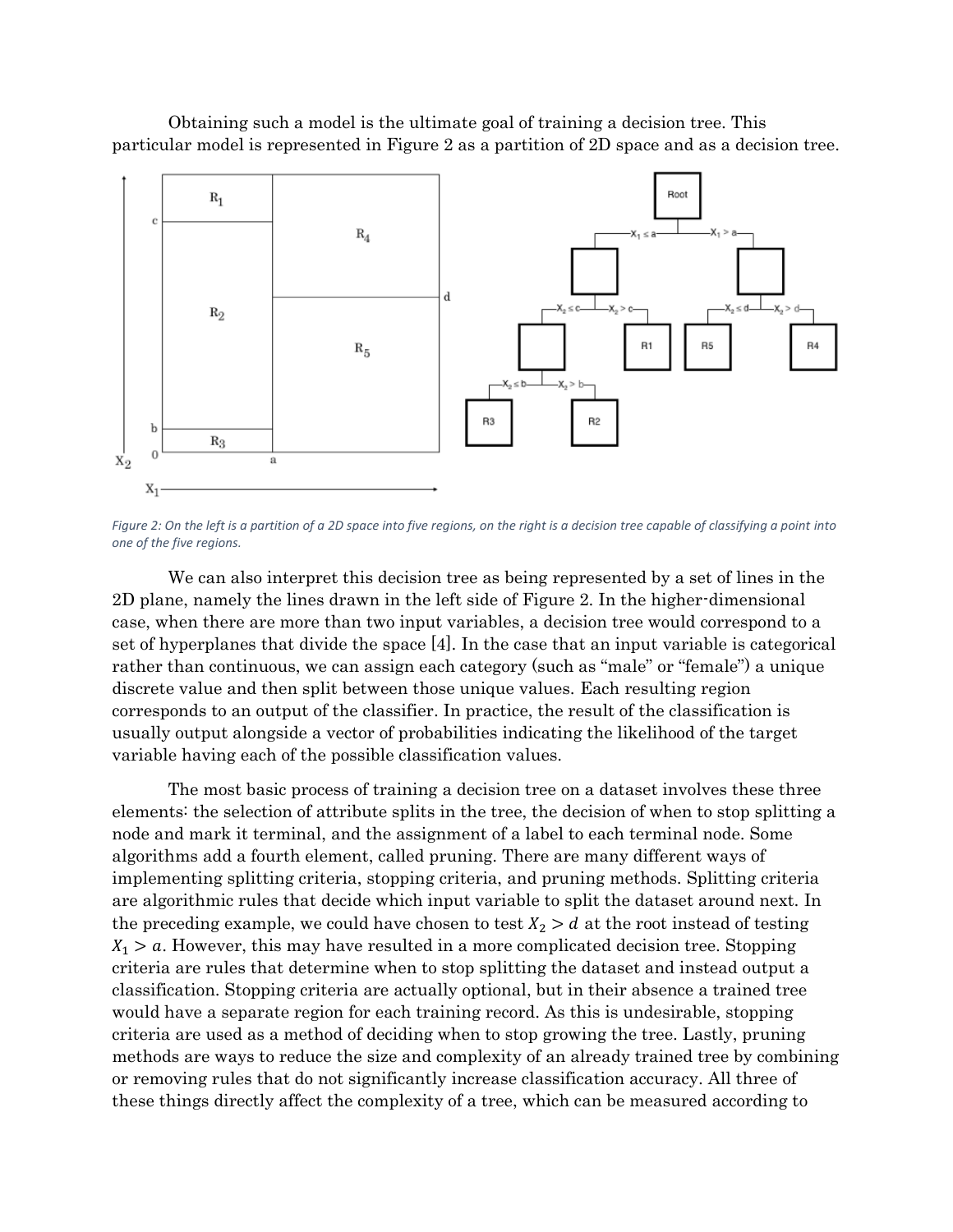various metrics such as tree height, tree width, and number of nodes. It is desirable to train trees that are not overly complex, and such a preference is backed primarily by Occam's Razor and the fact that simpler trees require less storage. However, it has been shown that for some measures of tree complexity, training an optimal tree is an NP-complete problem or is otherwise computationally inefficient [2]. As a result, many decision tree training algorithms use heuristics for splitting criteria and we consider them greedy algorithms.

We now begin a description of several splitting criteria. In particular, we will discuss splitting criteria that only consider the values of a single input variable. Such criteria are called univariate splitting criteria. For a given dataset of training records D of the form  $(X, Y)$ , we let  $T_i$  be a test on a record that considers the attribute  $X_i$  and has n outcomes  $0_1, 0_2, \ldots, 0_n$ . An example of such a test would be  $X_1 > a$  which has two outcomes. Many different tests could exist for each input attribute. A given test will split the dataset D into *n* different subsets  $D_1, D_2, ..., D_n$ . The following is a generic tree training algorithm.

#### Algorithm: TrainTree

Input: D, a dataset of training records of the form (**X**,Y). Output: Root node R of trained decision tree

- 1) Create a root node R
- 2) If a stopping criterion has been reached then label R with the most common value of  $Y$  in  $D$  and output R
- 3) For each input variable  $X_i$  in **X** 
	- a. Find the test  $T_i$  whose partition  $D_1, D_2, ..., D_n$  performs best according to the chosen splitting metric.
	- b. Record this test and the value of the splitting metric
- 4) Let  $T_i$  be the best test according to the splitting metric, let  $V$  be the value of the splitting metric, and let  $D_1, D_2, ..., D_n$  be the partition.
- 5) If  $V < threshold$ 
	- a. Label R with the most common value of  $Y$  in  $D$  and output R
- 6) Label R with  $T_i$  and make a child node  $C_i$  of R for each outcome  $O_i$  of  $T_i$ .

```
7) For each outcome O_i of T_i
```

```
a. Create a new child node C_i of R, and label the edge O_i
```

```
b. Set C_i = TrainTree(D_i)
```

```
8) <u>Output R</u>
```
Before we consider any individual splitting criterion, we need to define the notion of an impurity function, which is a start to understanding how well a given split organizes the dataset.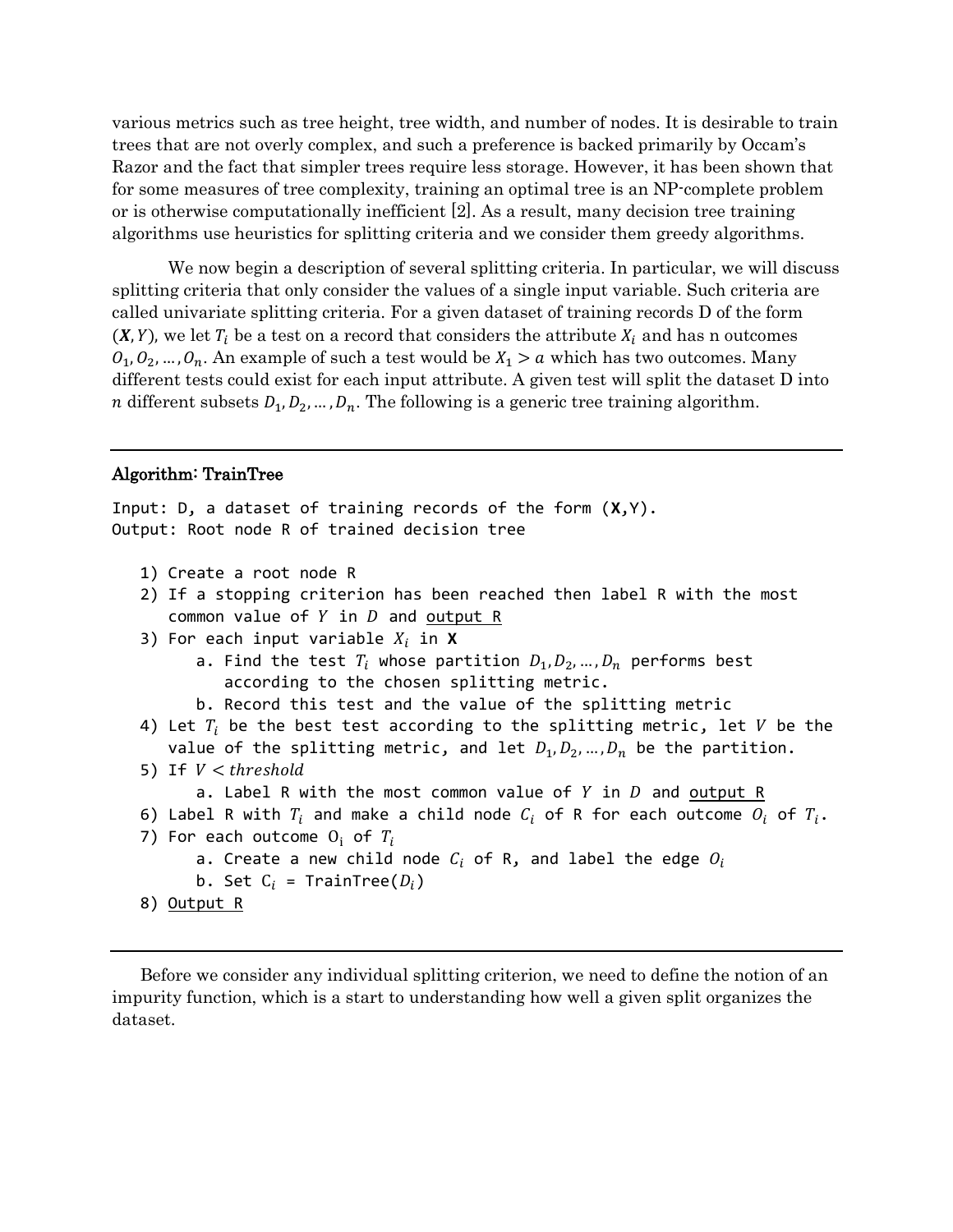An impurity function of a probability distribution P is a function  $\phi: P \to \mathbb{R}$  that satisfies a few constraints:

- 1)  $\phi$  attains its maximum if and only if P is a uniform distribution.
- 2)  $\phi$  attains its minimum if and only if some  $p_i = 1$  for some  $p_i \in P$
- 3)  $\phi$  is symmetric about the components of P
- 4)  $\phi(P) \ge 0$  for all P

The application to decision trees arises from the fact that at each node, when considering a split on a given attribute we have a probability distribution  $P$  with a component  $p_j$  for each class  $j$  of the target variable  $Y$ . Hence we see that a split on an attribute it most impure if P is uniform, and is pure if some  $p_i = 1$ , meaning all records that past this split are definitely of class *j*. Once we have an impurity function, we can define an impurity measure of a dataset  $D$  node  $n$  as so:

If there are k possible values  $y_1, y_2, ..., y_k$  of the target variable Y, and  $\sigma$  is the selection operator from relational algebra then the probability distribution of  $S$  over the attribute  $Y$  is

$$
P_Y(D) = \left( \frac{|\sigma_{Y=y_1}(D)|}{|D|}, \frac{|\sigma_{Y=y_2}(D)|}{|D|}, ..., \frac{|\sigma_{Y=y_k}(D)|}{|D|} \right)
$$

 $\sigma_{0}(D)$  = set of all  $X \in D$  s.t. the expression  $\varphi$  holds true for X

And the impurity measure of a dataset D is denoted as

$$
impurity_Y(D) = \phi(P_Y(D))
$$

Lastly, we define the goodness-of-split (or change in purity) with respect to an input variable  $X_i$  that has  $m$  possible values  $v_1, \ldots v_m$  and a dataset  $D$  as  $\Delta i(X_i, D)$ 

$$
\Delta i_Y(X_i, D) = \text{impurity}_Y(D) - \sum_{j=1}^m \frac{\left| \sigma_{X_i = v_j}(D) \right|}{|D|} \text{impurity}_Y(\sigma_{X_i = v_j}(D))
$$

Impurity based splitting criteria use an impurity function  $\phi$  plugged into the general goodness-of-split equation defined above.

#### Information Gain

Information gain is a splitting criterion that comes from information theory. It uses information entropy as the impurity function. Instead of the usual definition of information entropy as a function of a discrete random variable, we use a very similar definition of information entropy as a function of a probability distribution. This allows us to use it as our impurity function. Given a probability distribution  $P = (p_1, p_2, \ldots, p_n)$ , where  $p_i$  is the probability that a point is in the subset  $D_i$  of a dataset D, we define the entropy  $H^{\pm}$ 

$$
Entropy(P) = -\sum_{i=1}^{n} p_i \log_2(p_i)
$$

Plugging in *Entropy* as our function  $\phi$  gives us *Information Gain*<sub> $Y$ </sub> $(X_i, D)$ :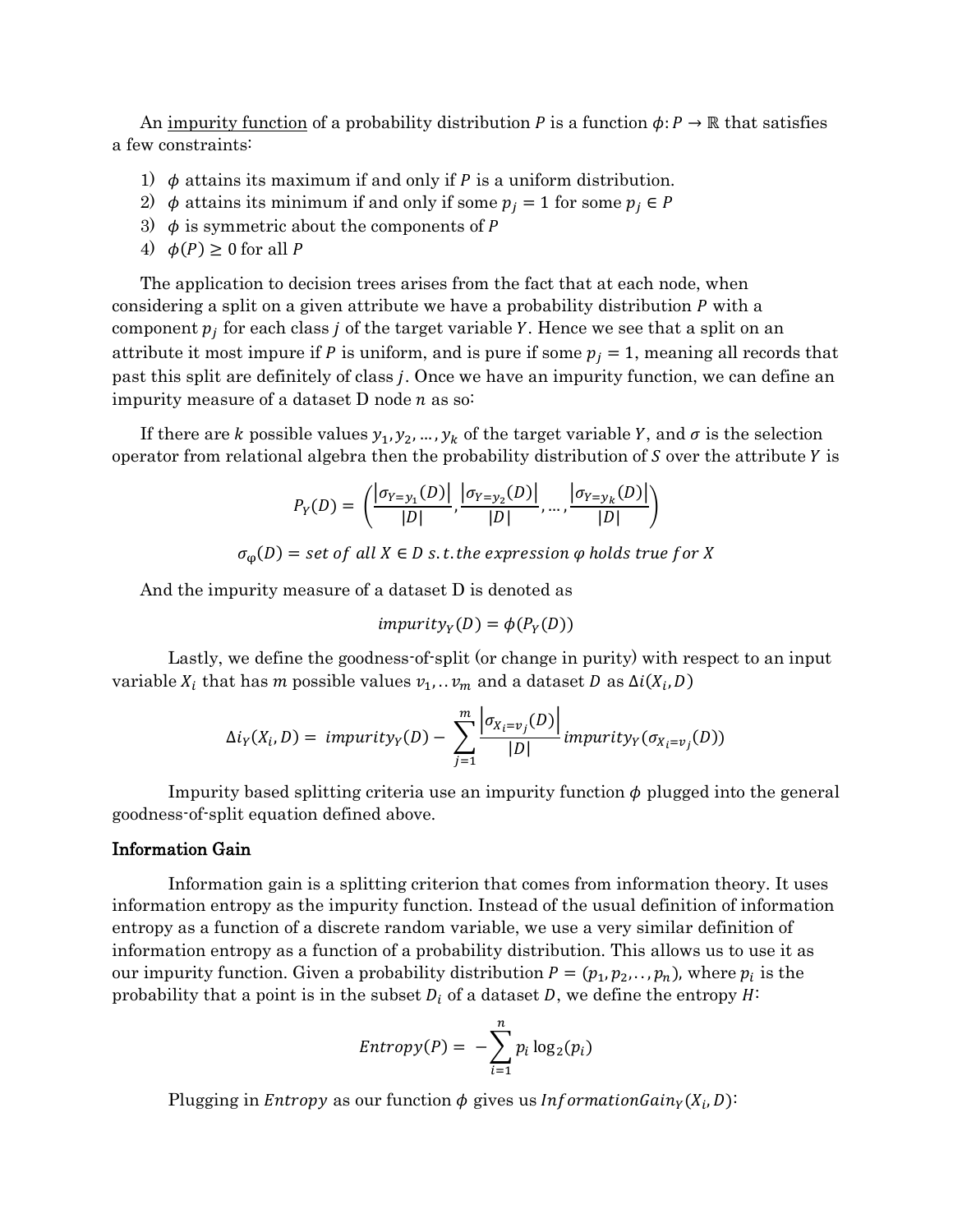$$
InformationGain_Y(X_i, D) = Entropy(P_Y(D)) - \sum_{j=1}^{m} \frac{\left|\sigma_{X_i = v_j}(D)\right|}{|D|} Entropy\left(P_Y(\sigma_{X_i = v_j}(D))\right)
$$

 $InformationGain_Y(X_i, D) = EntropyBeforeSplit - EntropyAfterSplit$ 

We can also define information gain as a function of conditional entropy. Suppose P and  $Q$  are two distributions with  $n$  and  $m$  elements, respectively. The outcomes of the splits on  $P$  and  $Q$  form a table  $T$  where the entry  $T_{ij}$  contains the number of records in the dataset that survive both the  $P_i$  split and the  $Q_j$  split. We let  $p_{ij} = \frac{T_{ij}}{\ln n}$  $\frac{ij}{|D|}$ .

Then conditional entropy is the entropy of a record surviving the split  $Q$  given that it survived P as follows. We restrict the Q distribution to the column of T that contains the result of the split on  $P$ , and then average over all possible splits on  $P$ .

$$
Entropy(Q|P) = -\sum_{i} p_i \sum_{j} \frac{p_{ij}}{p_i} \log_2 \left(\frac{p_{ij}}{p_i}\right) = -\sum_{i,j} p_{ij} \log_2 \left(\frac{p_{ij}}{p_i}\right)
$$

$$
Entropy(P|Q) = -\sum_{j} q_j \sum_{i} \frac{p_{ij}}{q_i} \log_2 \left(\frac{p_{ij}}{q_j}\right) = -\sum_{i,j} p_{ij} \log_2 \left(\frac{p_{ij}}{q_i}\right)
$$

$$
InformationGain_Y(X_i, D) = Entropy(P_Y(D)) - Entropy(P_Y(D)|P_{X_i}(D))
$$

Plugging in the definition for conditional entropy into the above immediately yields the equation for information gain presented earlier. We can now prove an interesting property of information gain, showing that when using this splitting criterion we cannot make negative progress in classifying data under our target attribute.

PROPOSITION 1: Information Gain is non-negative.

PROOF: This follows pretty easily from Jensen's inequality since  $-log(x)$  is convex.

Jensen's inequality states that  $\varphi(E[X]) \leq E[\varphi(X)]$ , where X is a random variable, E is the expectation, and  $\varphi$  is a convex function.

$$
Entropy(Q) - Entropy(Q|P) = -\sum_{j} q_j \log_2(q_j) + \sum_{i,j} p_{ij} \log_2\left(\frac{p_{ij}}{p_i}\right)
$$
(1)  

$$
\sum_{i} p_{ij} \log_2\left(\frac{p_{ij}}{p_i}\right)
$$

$$
= \sum_{i,j} p_{ij} \log_2 \left(\frac{p_{ij}}{p_i}\right) - \sum_j \log_2(q_j) (\sum_i p_{ij})
$$
 (2)

$$
= \sum_{i,j}^{N} p_{ij} \log_2 \left(\frac{p_{ij}}{p_i}\right) - \sum_{i,j}^{N} p_{i,j} \log_2(q_j)
$$
 (3)

$$
= \sum_{i,j}^{n} p_{ij} \log_2 \left(\frac{p_{ij}}{p_i}\right) - \sum_{i,j}^{n} p_{i,j} \log_2(q_j)
$$
 (4)

$$
=\sum_{i,j}^{n} p_{ij} \log_2(\frac{p_{ij}}{p_i q_j})\tag{5}
$$

$$
= -\sum_{i,j} p_{ij} \log_2(\frac{p_i q_j}{p_{ij}}) \tag{6}
$$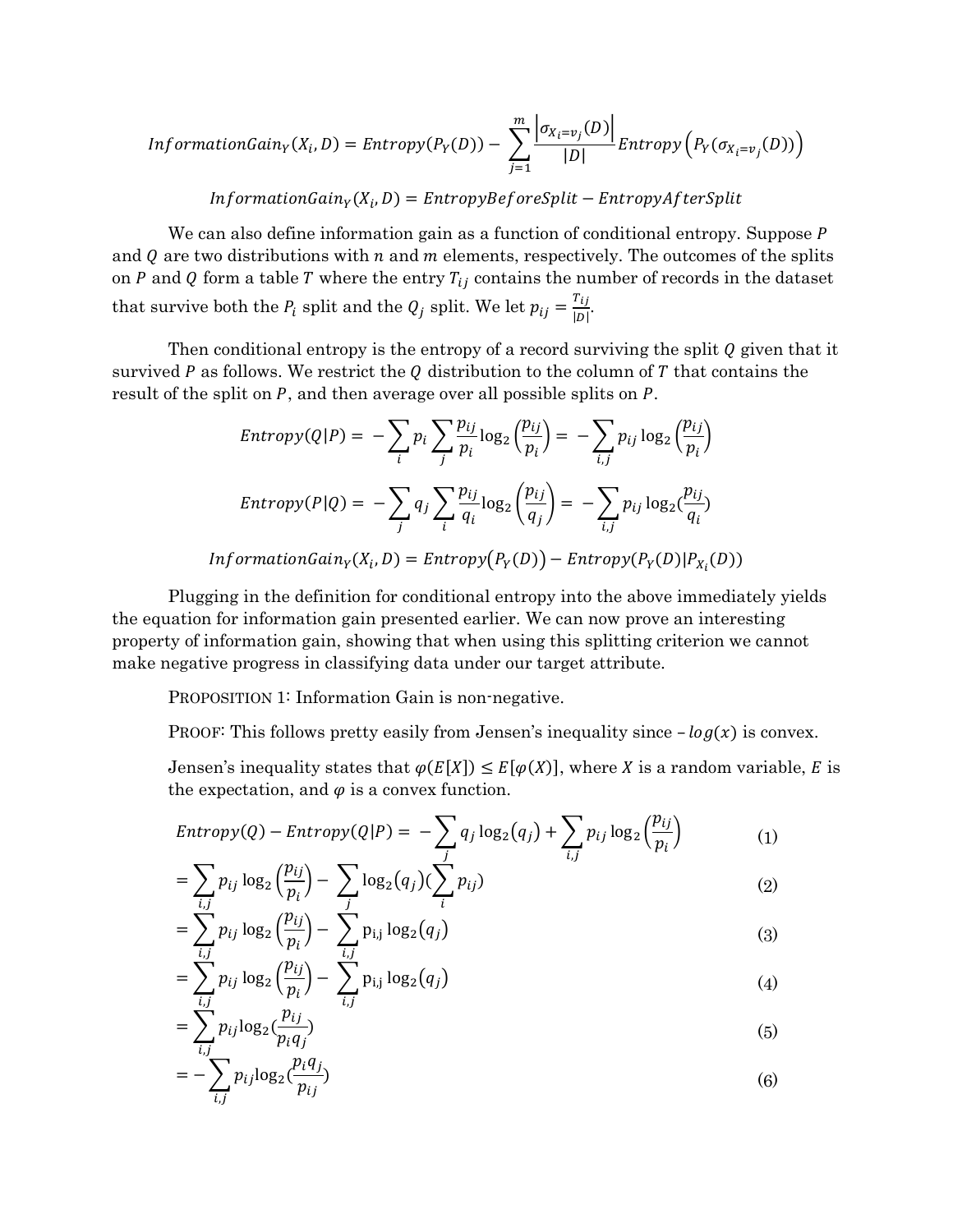$$
\geq -\log_2\left(\sum_{i,j} p_{ij} \left(\frac{p_i q_j}{p_{ij}}\right)\right) \quad (by Jensen's inequality)
$$
\n(7)

$$
= -\log_2\left(\sum_{i,j} p_i q_j\right) \tag{8}
$$

$$
= -\log_2(\sum_{i} p_i(\sum_{j} q_j)) \quad (\sum_{p \in P} p = 1 \text{ for any probability distribution } P) \quad (9)
$$

$$
= -\log_2(\sum_i p_i) = -\log_2(1) = 0
$$
\n(10)

Letting  $P = P_{X_i}(D)$  and  $Q = P_Y(D)$  we get that splitting a dataset D on an input variable  $X_i$  yields non-negative information gain with respect to a target variable  $Y \square$ 

The result of this proof seems to say that splitting on any variable should not make the model any worse, since information gain is non-negative. However, this is not entirely true because over fitting may occur.

PROPOSITION 2: Information Gain is symmetric, meaning that if we switch the split variable and target variable, we still get the same amount of information gain. Expressed in our notation as:

$$
InformationGain_Y(X, D) = InformationGain_X(Y, D)
$$

PROOF:

In step (5) of the proof of Proposition 1 we showed that

$$
Entropy(Q) - Entropy(Q|P) = \sum_{i,j} p_{ij} \log_2(\frac{p_{ij}}{p_i q_j})
$$
\n(1)

Since this expression is symmetric around  $p_i$  and  $q_j$  it follows that

$$
\sum_{i,j} p_{ij} \log_2 \left( \frac{p_{ij}}{p_i q_j} \right) = Entropy(P) - Entropy(P|Q)
$$
\n(2)

Letting  $P = P_X(D)$  and  $Q = P_Y(D)$  we immediately obtain

$$
InformationGainY(X, D) = InformationGainX(Y, D)
$$

One issue with using information gain as a splitting criterion is that it is biased towards tests that have many outcomes [9]. For example, suppose we are building a decision tree on a dataset of customers, to be able to predict some form of customer behavior in the future. If one of the input attributes is something unique to each customer, such as a credit card number, phone number, social security number, or any other form of ID, then the information gain for such an attribute will be very high. As a result, a test on this attribute may be placed near the root of the tree. However, testing on such attributes will not extend well to records outside of the training set, which in this case are new customers, since their unique identifiers will not be an outcome of the test.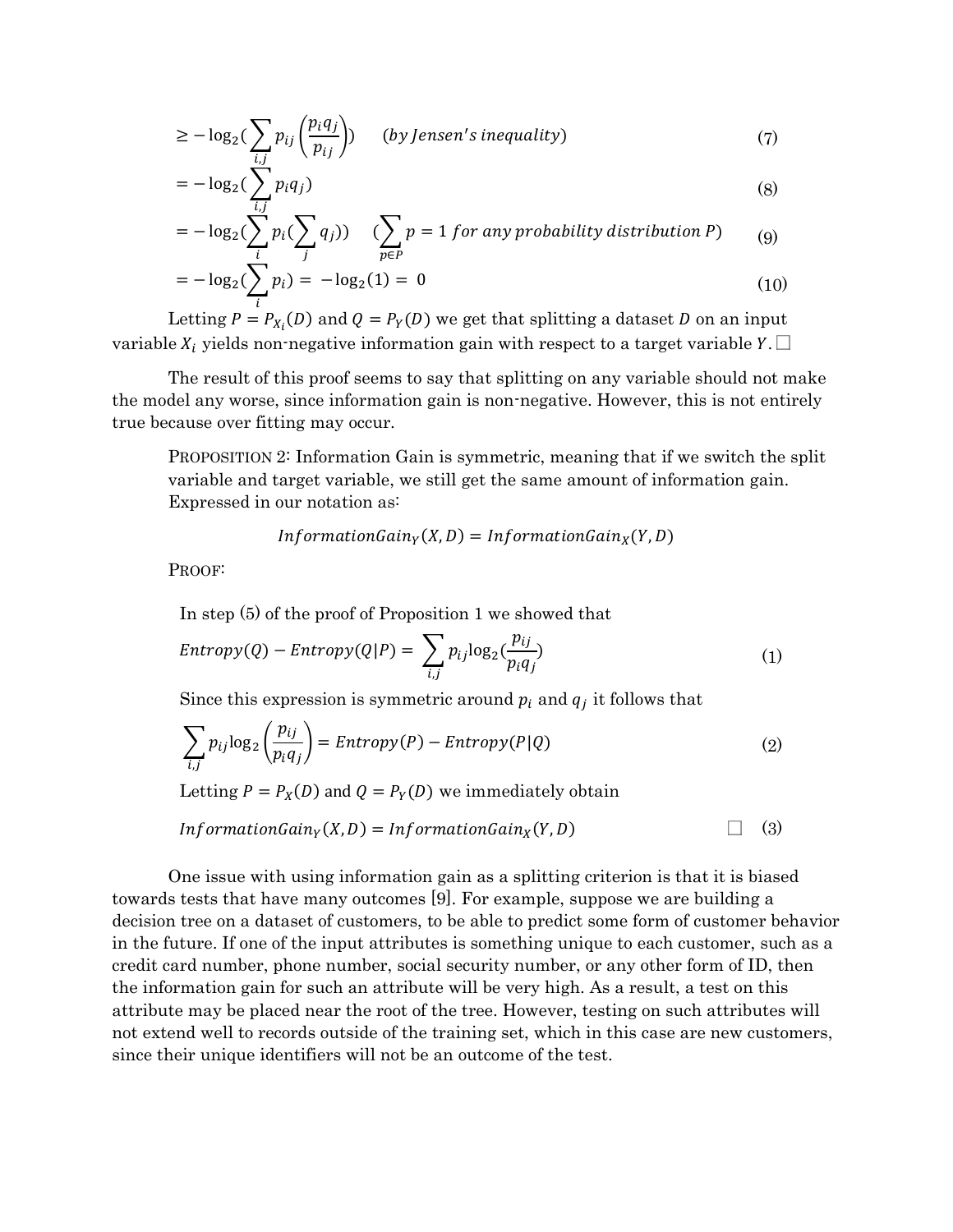#### Gain Ratio

As a result, Quinlan proposes a related splitting criterion, called Gain Ratio or Uncertainty Coefficient [9]. This serves to normalize information gain on an attribute  $X_i$  relative how much entropy this attribute has.

$$
GainRatio_Y(X_i, D) = \frac{InformationGain_Y(X_i, D)}{Entropy(P_{X_i}(D))}
$$

We can clearly see that in the preceding example with customer data, the denominator will be very large. Since the identifiers are unique, the denominator would be on the order of the number of customers in the dataset, whereas the numerator is at most the number of possible values for Y. However, it must be noted that if  $Entropy\left(P_{X_i}(D)\right)$  is very small, then this gain ratio will be large but  $X_i$  may still not be the best attribute to split on. Quinlan suggests the following procedure when using gain ratio as the criterion:

- (1) Calculate information gain for all attributes, and compute the average information gain.
- (2) Calculate gain ratio for all attributes whose information gain is greater or equal to the average information gain, and select the attribute with the largest gain ratio.

Quinlan claims that this gain ratio criterion tends to perform better than the plain information gain criterion, creating smaller decision trees. He also notes that it may tend to favor attributes that create unevenly sized splits where some subset  $D_i$  of D in the resulting partition is much smaller than the other subsets.

### Gini Index

The Gini Index is another function that can be used as an impurity function. It is a variation of the Gini Coefficient, which is used in economics to measure the dispersion of wealth in a population [10]. It was introduced as an impurity measure for decision tree learning by Breiman in 1984. It is given by this equation

Gini(P) = 
$$
\sum_{i=1}^{n} p_i (1 - p_i) = 1 - \sum_{i=1}^{n} (p_i)^2
$$
  
where P = (p<sub>1</sub>, ..., p<sub>n</sub>).

 $Gini(D)$  will be zero if some  $p_i = 1$  and it since each  $p_i < 1$ , it will be maximized if all  $p_i$  are equal. Hence we see that the Gini Index is a suitable impurity function.

Remembering that in our definition of  $P_Y(D)$ ,  $p_i = \frac{|\sigma_{Y-y_i}D|}{|D|}$  $\frac{y_i - y_i}{|D|}$ , the Gini Index measures the expected error if we randomly choose a single record and use it's value of Y as the predictor, which can be seen by looking at the second formulation of the Gini Index,  $1 - \sum_{i=1}^{n} (p_i)^2$ . This can be interpreted as a difference between the norms of the vectors  $(1, ..., 1)$  and  $P_y(D)$ . Also, in the first formulation,  $\sum_{i=1}^{n} p_i(1-p_i)$ , it is simply the sum of *n* variances of *n*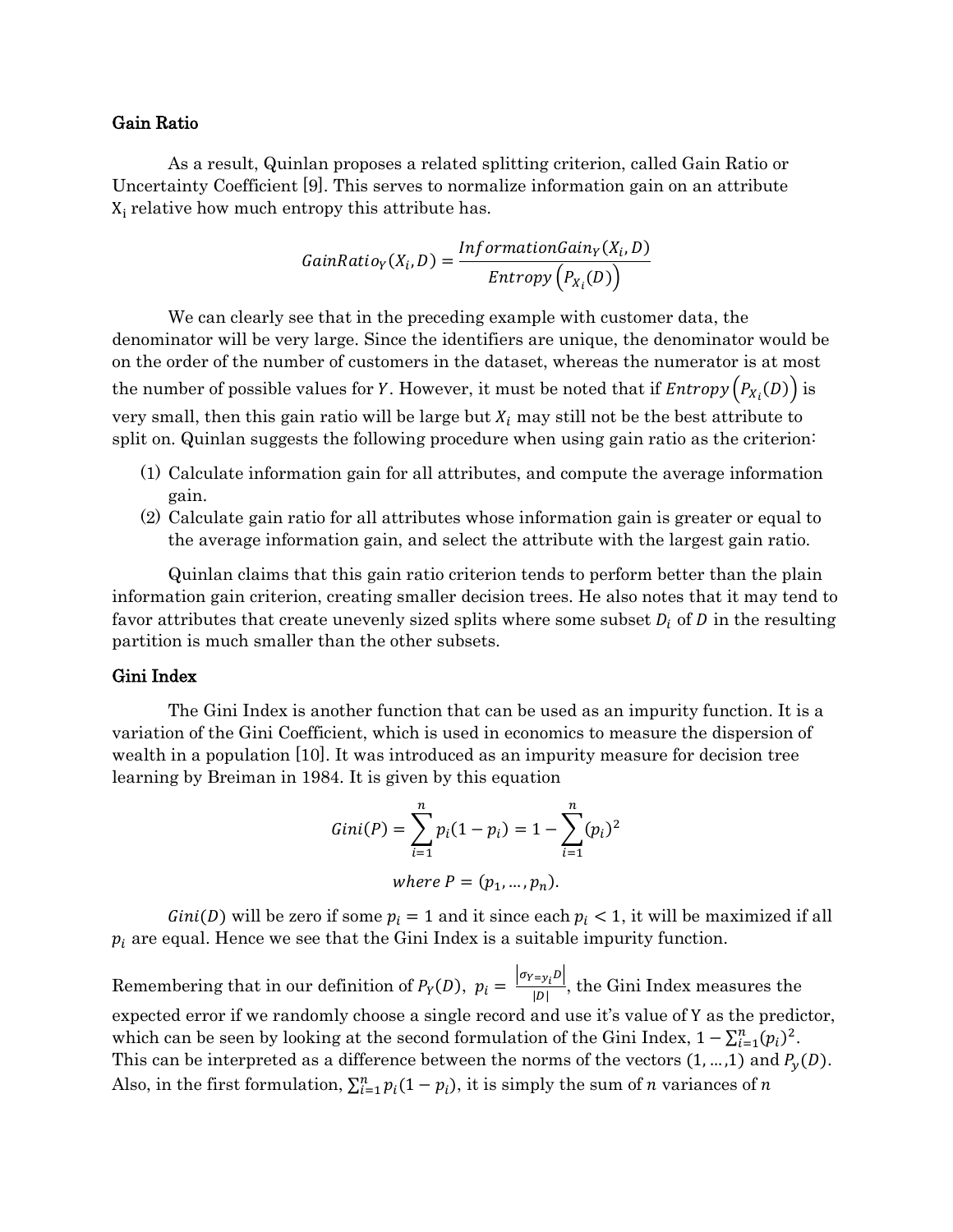Bernoulli random variables, corresponding to each component of the probability distribution  $P_Y(D)$ . [5]

We define the goodness-of-split due to the Gini Index similar to what we did with information gain, by simply plugging in  $\phi(D) = Gini_Y(D)$  to obtain

$$
GiniGain_Y(X_i, D) = Gini(P_Y(D)) - \sum_{j=1}^m \frac{\left|\sigma_{X_i = v_j}(D)\right|}{|D|} Gini\left(P_Y(\sigma_{X_i = v_j}(D))\right)
$$

It turns out that the Gini Index and information entropy are very related concepts. Figure 3 shows that they graphically look similar:



Figure 3: Entropy and Gini Index graphed for two different values of J, which is the total number of classes of the target variable *[8].*

In fact, in 1967 Havrda and Charvat defined a generalization of Shannon entropy that they called  $\alpha$ -entropy [5].

$$
H_{\alpha}(P) = \frac{1}{1-\alpha} \sum_{i}^{n} p_i^{\alpha} - 1
$$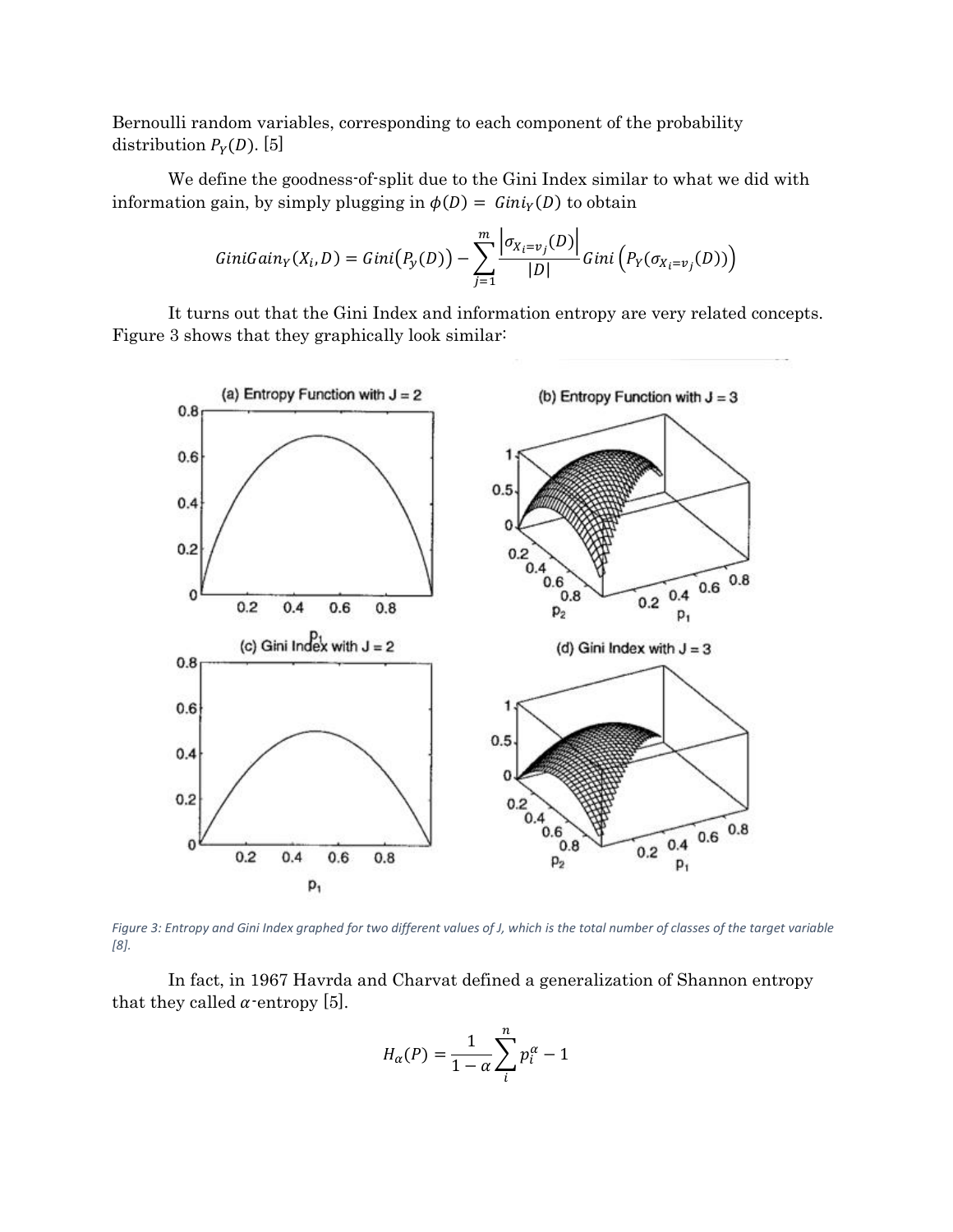For  $\alpha = 2$ , the Havdra-Charvat entropy immediately yields the Gini Index, and for  $\alpha = 1$ , Havdra and Charvat specifically defined  $H_1(P) = Entropy(P) = -\sum_i^n p_i \log(p_i)$ , yielding the Shannon entropy.

#### Misclassification Rate

Given a probability distribution  $P$  we define the misclassification rate to be

$$
Misclassification(P) = 1 - \max_j p_j
$$
  
where  $P = (p_1, ..., p_n)$ 

Again, it is easy to see that *Misclassification* is indeed an impurity function. It is maximized when P is uniform and it is zero when some  $p_j = 1$ . We then define Misclassification Gain by plugging in  $\phi(P) = Misclassification(P)$  into the goodness-of-split equation.

$$
MisclassificationGain_Y(X_i, D)
$$
  
=  $Missclassification(P_Y(D)) - \sum_{j=1}^{m} \frac{\left| \sigma_{X_i = v_j}(D) \right|}{|D|} Misclassification(P_Y(\sigma_{X_i = v_j}(D)))$ 

An interesting fact is that the Gini Index and the Misclassification Rate have the same maximum. Given that  $P$  has  $n$  elements, meaning that there are  $n$  possible values of the target variable, the maximum Misclassification Rate is  $1-\frac{1}{n}$  $\frac{1}{n}$  and the maximum Gini Index is  $1 - n \cdot \left(\frac{1}{n}\right)$  $\left(\frac{1}{n}\right)^2 = 1 - \frac{1}{n}$ 



*Figure 4: Gini Index and Misclassification Rate plotted in the case when the target variable has 2 possible values. [4]*

Since the Gini Index and Entropy impurity functions are both differentiable, they are preferred over the Misclassification Rate, which is not [4]. Differentiability helps with numerical optimization techniques.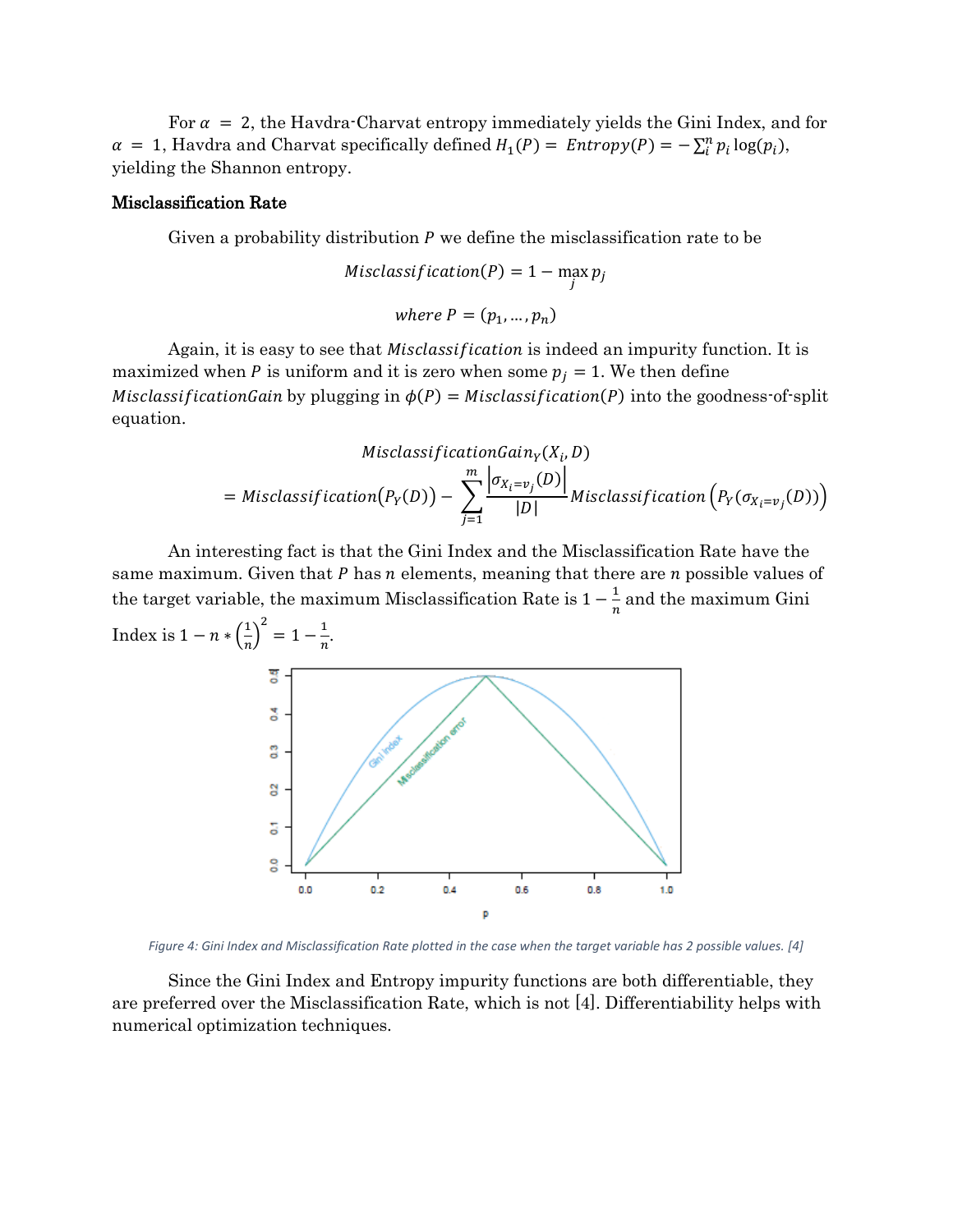## Other Splitting Criteria

 There are many other splitting criteria that one can use, and a good overview of these is in chapter 9 of the Data Mining and Knowledge Discovery Handbook [3]. While we have only considered univariate splitting criteria, this book has a brief description of multivariate splitting criteria as well.

## Stopping Criteria

Stopping criteria are usually not as complicated as splitting criteria. Common stopping criteria include:

- Tree depth exceeds a predetermined threshold
- Goodness-of-split is below a predetermined threshold
- Each terminal node has less than some predetermined number of records

Generally stopping criteria are used as a heuristic to prevent over fitting. Over fitting is when a decision tree begins to learn noise in the dataset rather than structural relationships present in the data. An over-fit model still performs very well in classifying the dataset it was trained on, but would not generalize well to new data, just like the example with credit card numbers or other unique identifiers. If we did not use stopping criteria, the algorithm would continue growing the tree until each terminal node would correspond to exactly one record.

## Approximation Algorithms

As mentioned, Rivest and Hyafil proved in 1976 that training an optimal decision tree is an NP-complete problem. In their formulation of the problem, the cost of a tree is the sum of the number of tests that must be performed to reach a terminal node for each of the records in the dataset. It must be noted that when considering the decision tree problem, it is no longer a machine learning task, in the sense that we only care about classifying the existing dataset correctly, and don't worry about performance on new data.

The decision tree problem  $DT(w)$  is to determine whether there exists a decision tree that correctly classifies a given dataset with cost less than or equal to w. Also, in Hyafil's formulation of the problem, the tree is a binary decision tree and the distribution  $P_Y(D)$  is uniform. Heeringa and Adler showed that obtaining a  $(1 + \epsilon)$ -approximation to the decision tree problem is an NP-hard task [6]. They also gave a  $(1 + \ln(N))$ -approximation algorithm, where  $N$  is the number of records in the dataset. Chakaravarthy et al. built on this analysis to show some interesting results [6]. First, they named the aforementioned decision tree problem 2-UDT, where the 2 stands binary decision trees and the  *stands for uniform* distribution, and improved on Heeringa's result, showing that a  $(2 - \epsilon)$ -approximation for 2. UDT is NP-hard. They then showed an  $O(log(N))$ -approximation algorithm for the 2. DT problem, which is the same problem but without the requirement that  $P_Y(D)$  be uniform. Both Heeringa and Chakaravarthy extend the problem slightly to give weights to performing each test, which means that the cost is now a weighted sum. Chakaravarthy et al. also show a connection between Ramsey numbers and the  $K \cdot UDT$  problem. Lastly, Gupta